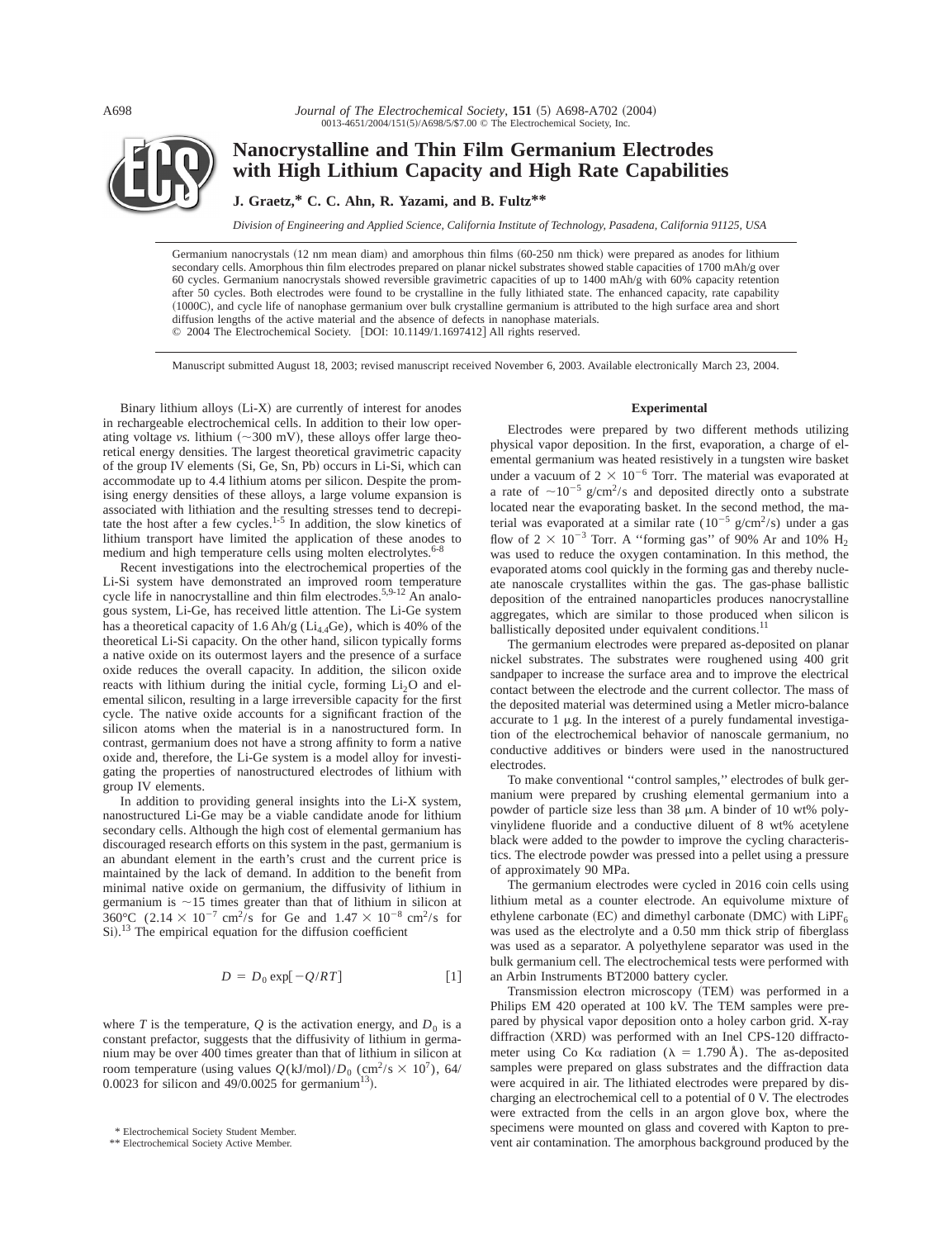

Figure 1. (a) Bright-field and (b) dark-field TEM images of ballistically deposited germanium showing an agglomeration of nanocrystals. The electron diffraction pattern is displayed in the inset.

sample holder (e.g., glass and Kapton) was measured and subtracted from each of the diffraction patterns.

## **Results**

The two deposition methods generated unique films with distinct microstructures. Bright and dark-field TEM images of the germanium film prepared by ballistic consolidation are displayed in Fig. 1a and 1b. The dark-field images were created using the  $(111)$  diffraction ring. The film consists of a web of interconnected nanocrystalline germanium with a mean particle diameter of 10 nm. The distinct bright spots in the electron diffraction pattern displayed in the inset of Fig. 1 also indicate a crystalline structure.

The microstructure of the evaporated germanium was dissimilar to that of the ballistically deposited material. When evaporated in high vacuum, the germanium formed a continuous thin film as seen in the bright-field and dark-field TEM images displayed in Fig. 2a and b. The broad rings of the electron diffraction pattern displayed in the inset of Fig. 2a suggest the material is entirely amorphous. In the middle of the film the material appears to be contiguous and uniform, while the material on the edge of the carbon substrate appears to have a columnar structure. It is likely that this structure is not representative of the entire film and is simply an artifact of the substrate edge.

Figure 3a displays the XRD patterns from ballistically deposited germanium (as-deposited), the electrochemically lithiated germanium, and the electrochemically delithiated germanium. The peak positions of the as-deposited material are consistent with the diamond cubic structure with a lattice parameter of  $a = 5.66 \text{ Å}$ . The



**Figure 2.** (a) Bright-field and (b) dark-field TEM images of evaporated germanium showing a uniform amorphous thin film. The electron diffraction pattern is displayed in the inset.



**Figure 3.** XRD patterns of the as-deposited, electrochemically lithiated, and electrochemically delithiated electrodes of  $(a)$  ballistically deposited and  $(b)$ evaporated germanium. (c) Peak positions of pure germanium and a number of Li-Ge phases.15,18-20

broad peaks of the as-deposited material are indicative of a small crystallite size, which was estimated using the approximate Scherrer equation<sup>14</sup> to be 12 nm. The XRD pattern from the ballistically deposited material after electrochemical lithiation contains a number of Bragg peaks at large *d*-spacings, indicating that the material is at least partially crystalline. Large interplanary spacings are expected for most of the Li-Ge phases.<sup>15-20</sup> The electrochemically delithiated material appears to be predominately  $Li_{11}Ge_6$ , suggesting that not all of the lithium is removed from the nanocrystalline electrode. The XRD patterns of the evaporated material are displayed in Fig. 3b. The broad peaks of the as-deposited material confirm that the material is initially amorphous, while the sharp peaks from the lithiated electrode suggest that the material contains some crystalline Li-Ge phases. A strong Ge  $(111)$  diffraction peak is observed in the upper trace of Fig. 3b, indicating that the material returns to a predominately germanium phase upon electrochemical delithiation. The structure at 4.0 and 4.4 Å may be indicative of some residual lithiated phase (such as  $Li_{11}Ge_6$ ). The patterns of Fig. 3b also suggest that the evaporated amorphous material becomes crystalline upon lithiation and remains crystalline upon the subsequent delithiation.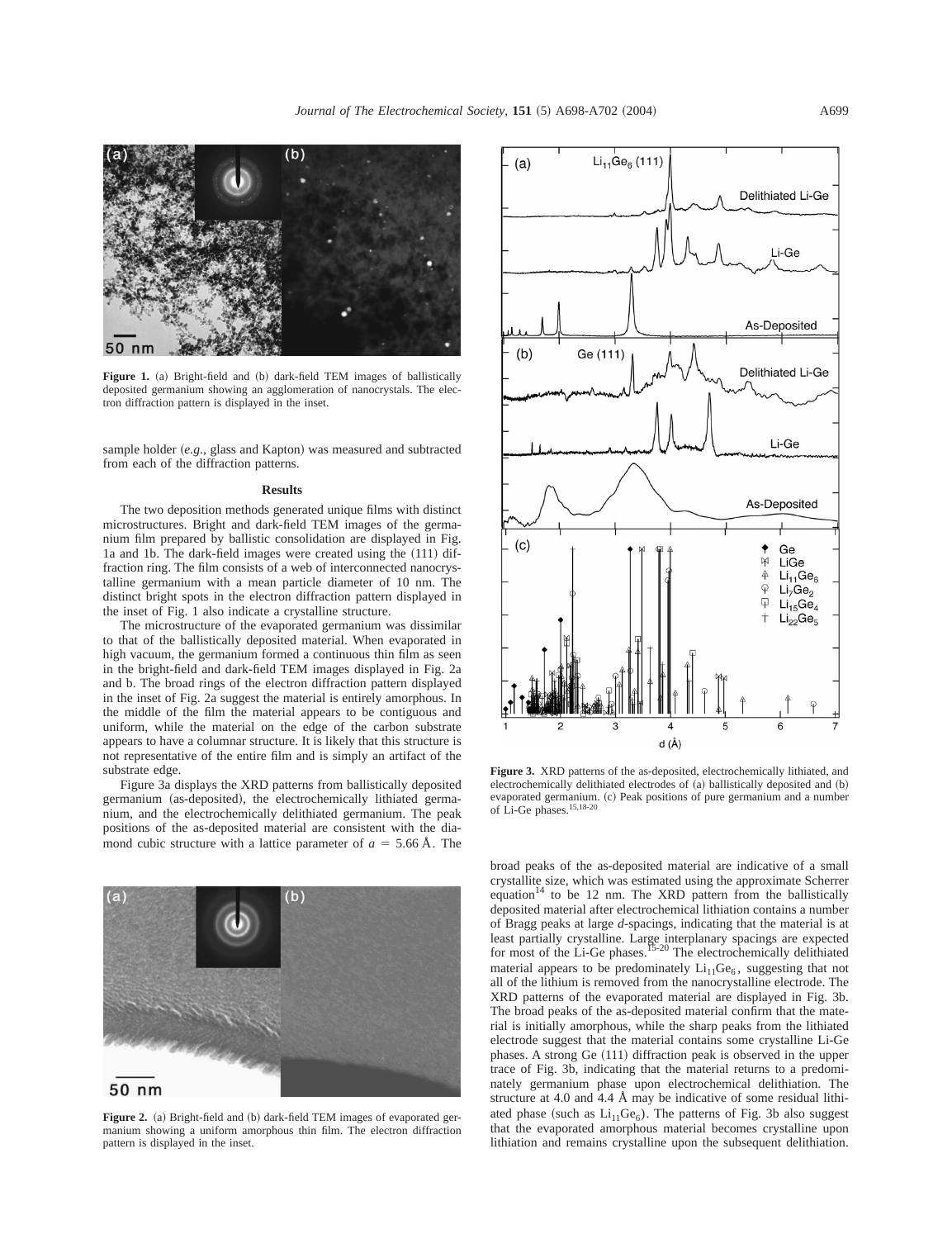

Figure 4. (a) Voltage profiles from ballistically deposited germanium and (b) evaporated germanium cycled at a rate of  $C/4$ . The arrows indicate the charge step of the first cycle.

The peak positions from elemental germanium as well as a number of Li-Ge phases  $15,18-20$  are shown in Fig. 3c.

A plot of the voltage profiles from a  $236 \mu$ g electrode of ballistically deposited nanocrystalline germanium and a 42 mg electrode of an evaporated germanium nanofilm are shown in Fig. 4. The most salient feature is the high reversible capacity of the nanostructured electrodes. The evaporated germanium nanofilm accommodates approximately 4.5 lithium atoms per germanium atom, which is slightly higher than the theoretical limit for crystalline  $Li<sub>22</sub>Ge<sub>5</sub>$ . The film thickness is estimated to be 60 nm based upon the electrode mass and bulk material density. Thicker films of up to  $250$  nm  $(180)$  $\mu$ g) were cycled at slower rates with similar results. The ballistically deposited material hosts up to 3.8 lithium atoms per germanium atom. Graphs of the differential capacity,  $d|x|/dE$ , are displayed in Fig. 5a and b, where  $x$  is the lithium concentration in  $Li<sub>x</sub>Ge$  and E is the cell potential. The peaks are indicative of lithium insertion into equipotential sites. The dual peaks exhibited in these plots suggest that at least two new phases are formed during lithiation. Upon lithium insertion/extraction these new phases are formed at 180/380 mV and 360/500 mV. The disparity in potentials between lithium insertion and extraction is due to the over potential resulting from the constant current, or nonequilibrium state. The actual phase transition energy can be approximated by averaging the charge and discharge values, giving  $\sim$ 280 and  $\sim$ 430 mV at room temperature.

Plots of the cycle life for bulk crystalline germanium (grain size  $\leq$ 38  $\mu$ m) and the two types of nanostructured germanium electrodes are displayed in Fig. 6. The nanostructured electrodes were cycled at a rate of approximately  $C/4$  (*i.e.*, 375 mA/g) between 0 and 1.5 V, whereas the bulk electrode was cycled at a much slower rate  $({\sim}C/$ 30) to maximize the specific capacity. Despite the gentle cycling conditions, bulk germanium exhibited a poor cycle life, with nearly complete capacity loss by the seventh cycle. The evaporated germanium nanofilm exhibits a large first-cycle irreversible capacity with a steady specific capacity of 1.7 Ah/g and no detectable capacity fade over 60 cycles. A similar first-cycle capacity loss is observed with the ballistically deposited germanium. Although the initial stable



**Figure 5.** (a) Differential capacities from ballistically deposited germanium cycled at a rate of  $C/4$ . (b) Differential capacities from evaporated germanium.

capacity is similar to that of the evaporated nanofilm  $(\sim 1.4 \text{ Ah/g})$ , the ballistically deposited electrode exhibits a constant capacity fade of approximately 0.01 Ah/g per cycle.

The rate capabilities of the nanostructured electrodes were also investigated. A 250 nm evaporated germanium film  $(180 \mu g)$  was cycled at a constant discharge rate of 0.5 C and a variable charge rate from 0.5 C to 1000 C. At 0.5 C the cell was cycled between 0 and 1.5 V and the upper limit of the potential was increased by 50-100 mV on each subsequent cycle to account for the over potential associated with the increased cycling rates. A ballistically deposited nanocrystalline film  $(314 \mu g)$  was cycled under similar conditions. Figure 7 shows a plot of the normalized capacity  $(Q/Q_0)$  at various discharge rates. The vertical error bars reflect the uncertainty



**Figure 6.** Cycle life of germanium from ballistically deposited nanocrystals, an evaporated amorphous nanofilm, and the control sample of bulk crystalline germanium. The light and shaded markers represent the charge and discharge cycles, respectively.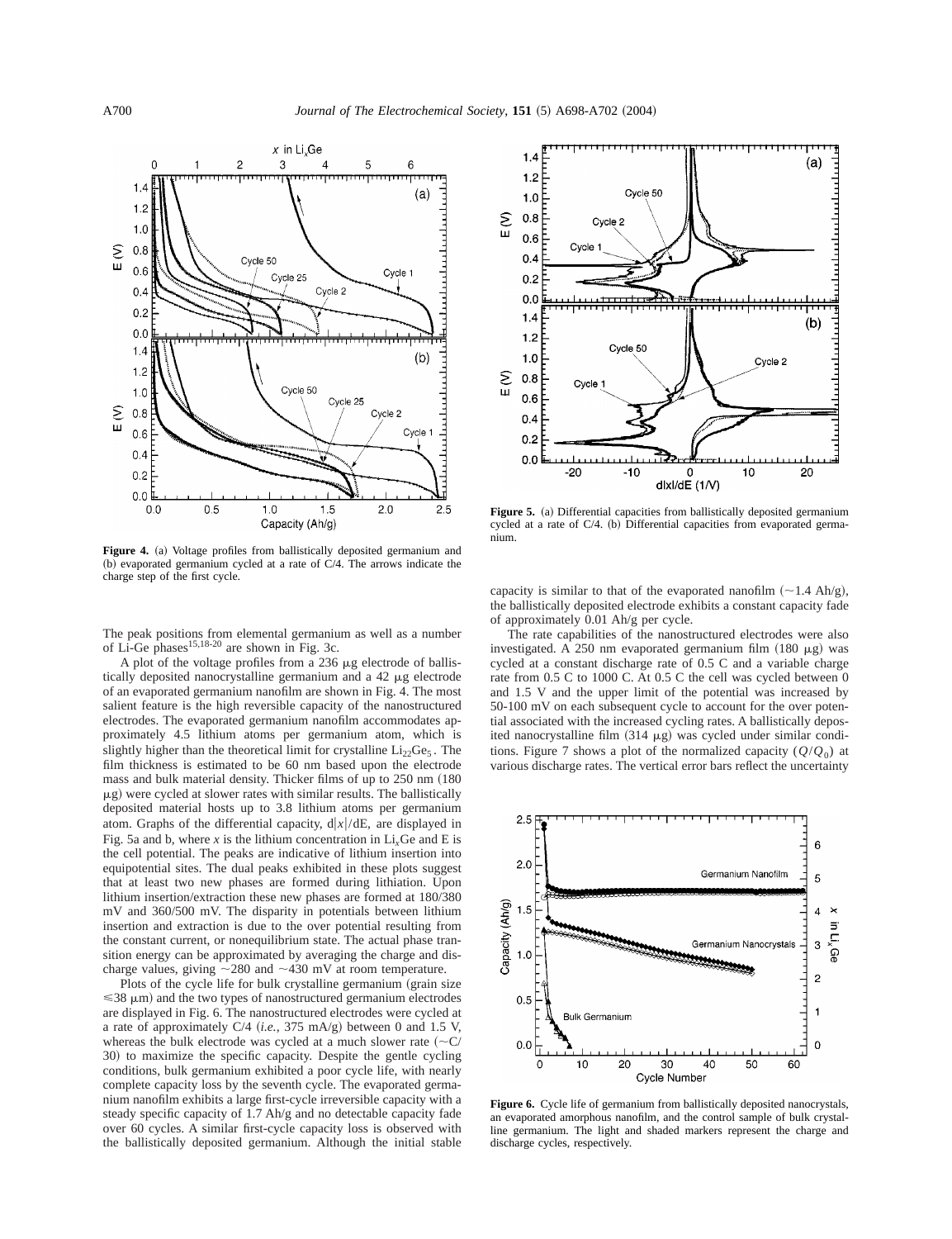

Figure 7. Rate capabilities of ballistically deposited germanium and an evaporated thin film. The electrodes were lithiated (discharged) at a constant rate of 1 C and delithiated (charged) at a variable rate. The light and shaded markers represent the charge and discharge cycles, respectively.

associated with the data acquisition system and are visible only when the charging times are short. Remarkably, only a moderate capacity loss is observed between 1 and 1000 C.

A test of the cycle life at high rates was also performed on the amorphous thin film electrode. In this experiment the 250 nm germanium film was cycled at a discharge rate of 0.5 C and a charge rate of 1000 C. The cell was cycled between 0 and 3.0 V. Figure 8 displays a plot of the charge and discharge capacities over 30 cycles. This figure clearly illustrates the overlap between the high-rate charge step and low-rate discharge step. This indicates that all of the lithium inserted over a 4 h lithiation period is removed in less than 4 s upon delithiation.

#### **Discussion**

*Li-Ge phases*.—According to the Li-Ge phase diagram, a number of phase transitions are expected to occur during lithiation at room temperature.<sup>15-20</sup> Phase transitions are easily identified by plateaus in the voltage profile  $(Fig. 4)$ . The Gibbs phase rule prohibits any variation in the chemical potential (or cell voltage) at fixed temperature when two simultaneous phases are present. In a two-phase re-



**Figure 8.** Cycle life of thin film amorphous germanium at a lithiation rate of 1 C and a delithiation rate of 1000 C. The light and shaded markers represent the charge and discharge cycles, respectively.

gion, the potential is constant during changes in lithium concentration as one phase grows at the expense of the other. The voltage profiles of Fig. 4a and b exhibit a reasonably smooth slope on the charge and discharge cycles for both of the nanostructured electrodes. However, even subtle variations in the slope may be indicative of the formation of a new phase. The differential capacity plots of Fig. 5a and b were prepared to accentuate changes in the slope of the potential curves. Peaks in the differential capacity indicate regions of the potential where lithium ions are entering nearly equipotential sites. The presence of multiple peaks suggests that a number of different Li-Ge phases are formed during electrochemical lithiation in both the evaporated and ballistically-deposited electrodes. This is in contrast to silicon, which forms amorphous phases upon lithiation at room temperature.<sup>21</sup>

The peaks in the Li-Ge diffraction patterns of Fig. 3a and b correspond to a number of crystallographic phases, suggesting that the material is heterogeneous in the lithiated state. The most obvious phases present are LiGe,  ${}^{15}$  Li<sub>7</sub>Ge<sub>2</sub>,  ${}^{18}$  and Li<sub>15</sub>Ge<sub>4</sub>.<sup>19</sup> Other phases that may be present in small quantities are  $Li_{11}Ge_6$ ,  $^{16}Li_9Ge_4$ ,  $^{17}$  and  $Li_{22}Ge_5$ .<sup>20</sup> In addition, the broad underlying peaks located at 2.2 and 4.5 Å suggest that there may be an amorphous phase present in the lithiated material. However, unlike the silicon system, germanium does not appear to become amorphous during electrochemical lithiation at room temperature. In fact, electrochemical lithiation appears to enhance the crystallinity of the material, which may be attributed to the rapid rate kinetics of lithium in germanium.

*Surface-electrode interphase*.—The large irreversible capacity observed on the initial cycle is likely attributed to the formation of a surface-electrolyte interphase (SEI). A reaction of lithium with the electrolyte accompanies the initial lithiation of the germanium electrode, forming a passivation layer. This reaction is beneficial when using a carbon electrode because it prevents solvent decomposition and cointercalation during lithiation. Although the lithium alloy electrodes are typically not affected by solvent cointercalation, the presence of a passivation layer may prevent spontaneous solvent decomposition. Despite the first cycle capacity loss, the growth of the SEI layer does not appear to be detrimental to the specific capacity or cycle life. The first cycle capacity loss is  $\sim$ 70% of what was observed in nanostructured Li-Si materials.<sup>11</sup> The lower firstcycle irreversible capacity may be attributed to the lack of a native oxide on germanium, which might otherwise contribute to the SEI if it were reduced by lithium.

*Cycle life*.—The high specific capacities of the nanostructured germanium electrodes were found to be stable for over 50 cycles (Fig. 6). Although the high capacities are expected from the high solubility of lithium in germanium, the complete lithiation of germanium has never been observed at room temperature on these time scales. Similarly, the slow kinetics of lithium in germanium are expected to create large stresses within the material, causing the decrepitation of the host. This is clearly observed in the attenuated cycle life of the bulk germanium electrode (Fig. 6). Remarkably, there is no capacity loss observed in the amorphous nanofilm over 62 cycles. Similarly, the nanocrystalline electrode exhibits only a slow loss of capacity over 50 cycles. These results indicate that the active germanium particles do not decrepitate significantly during electrochemical cycling. The constant capacity loss observed in the nanocrystalline system is attributed to the spallation of particles off the surface of the current collector resulting from changes in the sample volume by up to 230% during cycling.

The stability of the amorphous nanofilm during cycling is surprising. Although this electrode is thin, suggesting rapid lithium transport perpendicular to the film, the electrode is attached to a rigid substrate. The large volume expansion that occurs during lithiation is expected to create large strain gradients as the lithium front propagates in and out of the film. Such strains are more than sufficient to debond the film from the substrate. However, complete decohesion of the film does not occur during cycling; the film remains electrically intact. Despite the electrical continuity, it is likely